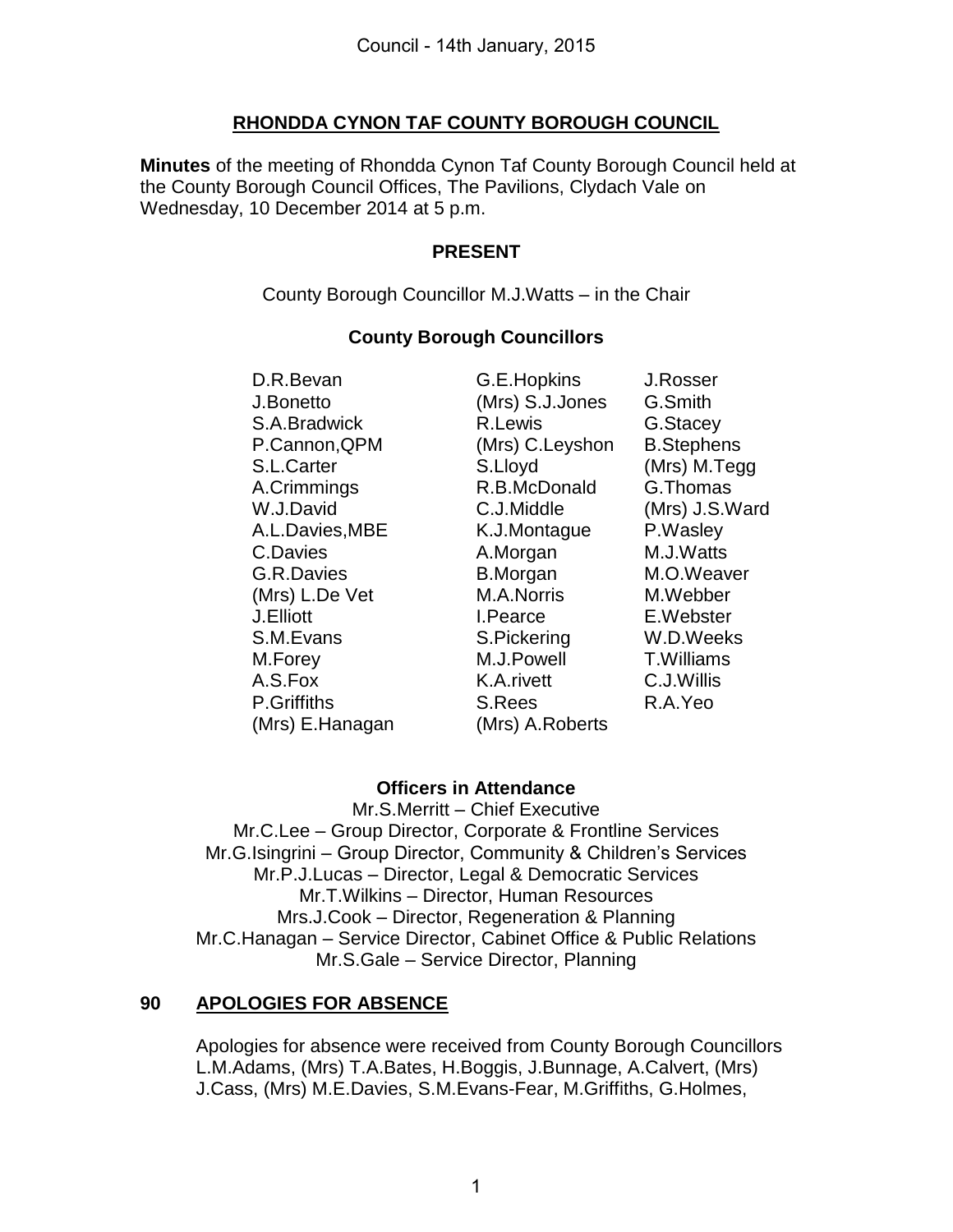P.Howe, J.S.James, P.Jarman, K.Morgan, S.Powderhill, R.W.Smith, R.K.Turner, L.G.Walker, C.J.Williams and D.H.Williams.

#### **91 DECLARATION OF INTEREST**

There were no personal interests declared in matters pertaining to the agenda.

### **92 ANNOUNCEMENTS**

The Mayor informed Council of the recent bereavements of County Borough Councillor Pauline Jarman's Husband and County Borough Councillor Mark Adams' Father and on receiving the news, Members stood in silence as a mark of respect.

The Mayor also informed Council that the Christmas Carol Concert will take place at The Pavilions, Clydach Vale on Thursday, 18 December at 11 a.m. and all were invited to attend.

#### **93 MINUTES**

**RESOLVED** to approve as accurate records, the minutes of the meetings of the Council held on 29 October 2014 and 26 November 2014.

#### **94 OPEN GOVERNMENT – STATEMENTS**

There were no statements made by the Leader of the Council or Cabinet Members on this occasion.

## **REPORT OF THE DIRECTOR, REGENERATION & PLANNING**

#### **95 COMMUNITY INFRASTRUCTURE LEVY (CIL)**

The Director, Regeneration & Planning sought Council's approval to proceed with the implementation of the Community Infrastructure Levy along the lines outlined in her report.

Reference was made to the contents of the following two "late" representations received to the proposals set out in the report:-

(i) from the Director of Savills, Chartered Surveyors requesting the Council to consider delaying the implementation of the Community Infrastructure Levy for a period of three months to allow an application relating to Trane Farm, Tonyrefail (application no.12/0929/13) to be approved and the required Section 106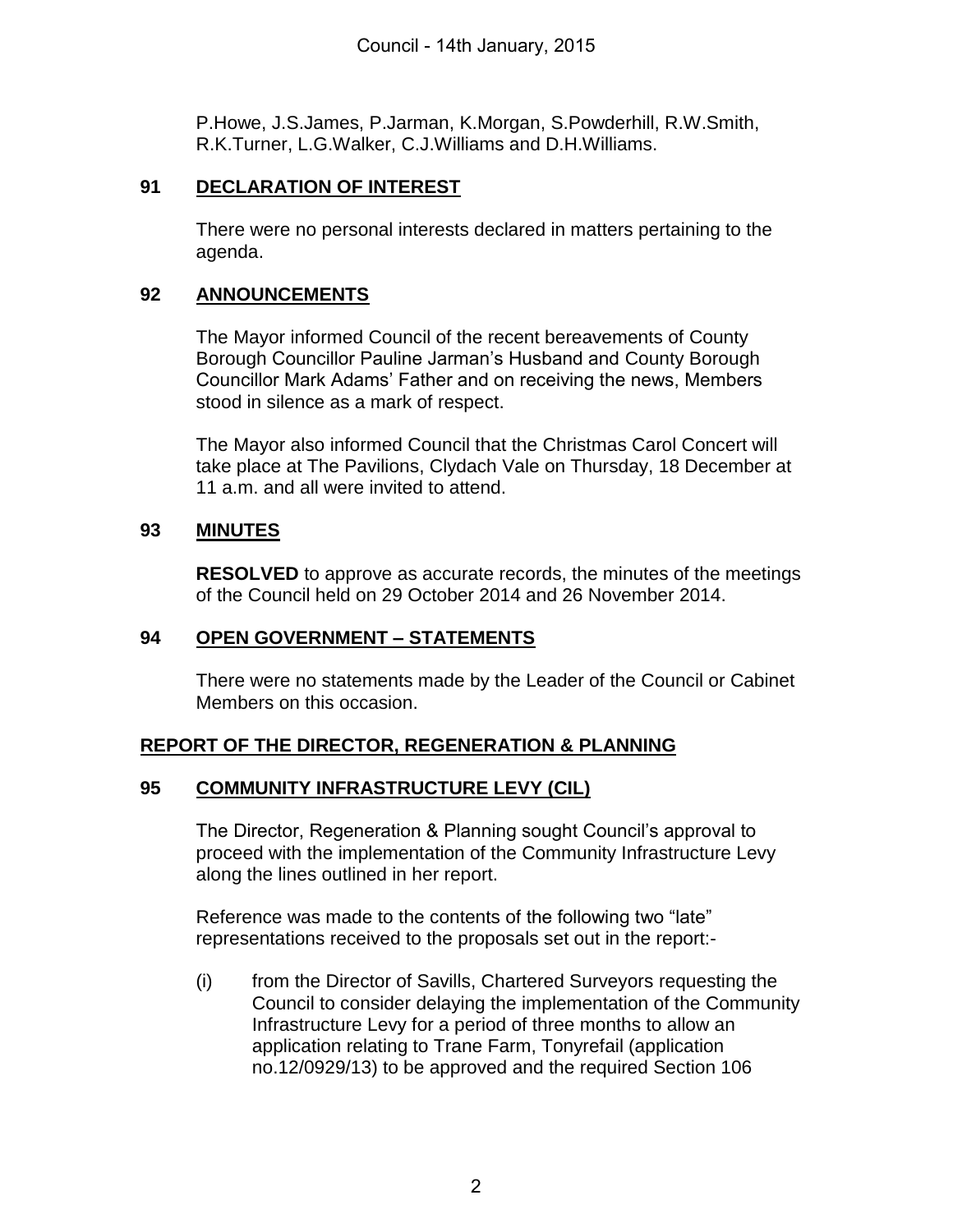agreement to be put into place to allow the scheme to be developed; and

(ii) from the Clerk of Llanharan Community Council stating that the Llanharan By Pass should be the priority scheme and not the Talbot Green to Ynysmaerdy Relief Road which had been included in the Regulation 123 list of schemes outlined in Appendix D to the report.

In response to the above representations, the Director, Planning & Regeneration stated that she did not recommend that the Council delay the implementation of the Community Infrastructure Levy for an individual project or change the list of schemes listed in Appendix D to the report. Members noted that the schemes listed in Appendix D would be subject to scrutiny by the Corporate Scrutiny Committee in due course.

Following lengthy consideration of the matter, it was **RESOLVED** –

- (1) To adopt the Charging Schedule in line with the recommendations of the independent examiner (Appendix A Examiner's Report and Appendix B Charging Schedule) and for the Charging Schedule to take effect from 31 December 2014.
- (2) To agree the contents of:
	- The Instalments Policy (Appendix C)
	- CIL Additional Information Form as from 31 December 2014 to become a validation requirement (Appendix E)
	- The Exceptional Circumstances Statement (Appendix F)
	- The statement at Appendix G that allows Discretionary Relief for Social Housing.
- (3) To authorise the Director, Regeneration & Planning, in consultation with the Cabinet Member for Economic Development & Planning, to make available Discretionary Relief in Exceptional Circumstances for other CIL liable developments should the need to offer such Discretionary Relief become apparent.
- (4) To authorise the Director, Regeneration & Planning to make minor editorial changes to the supporting text of the Charging Schedule and other documents in particular to reflect any changes to Government Regulations.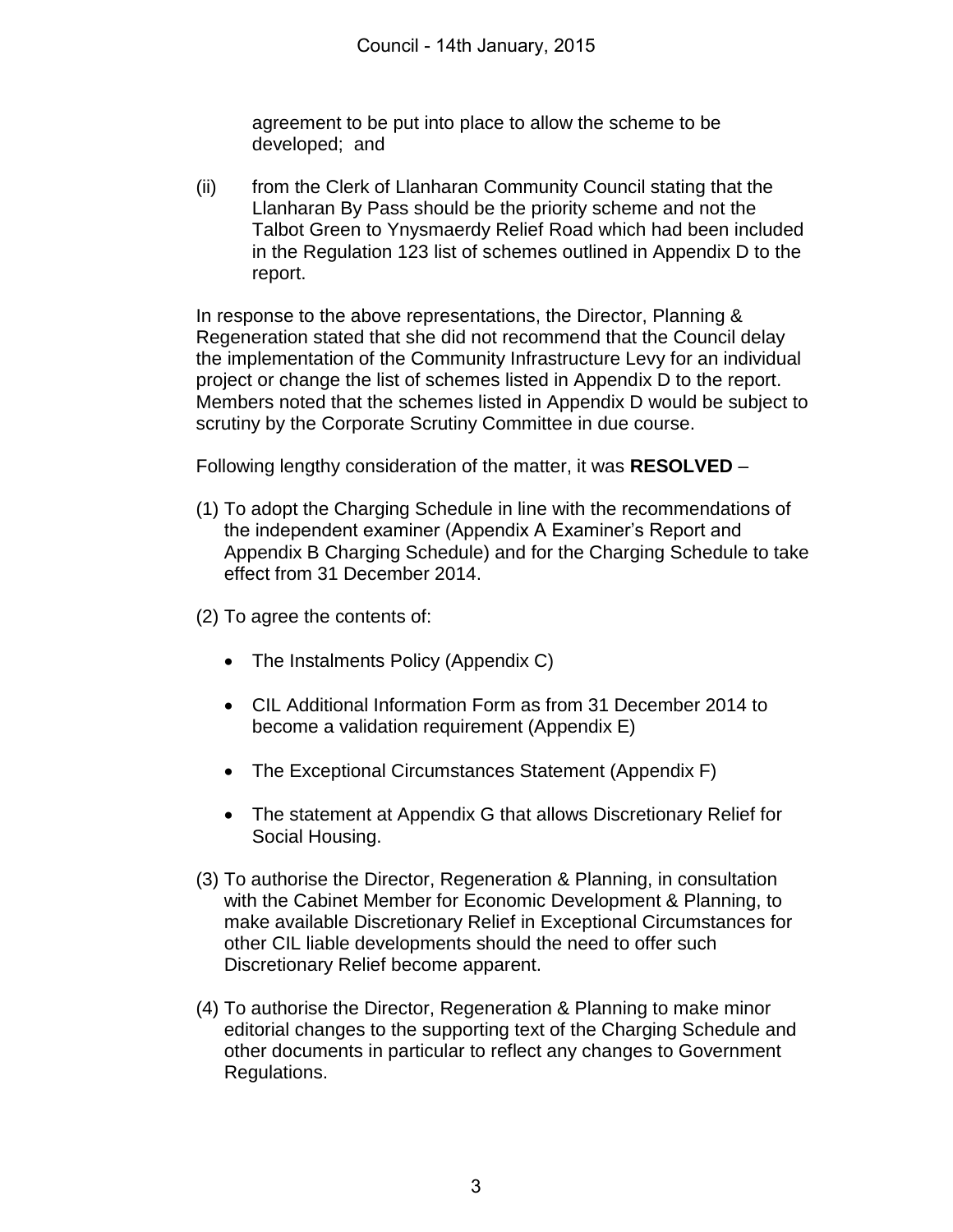- (5) To agree the procedures for administering CIL set out in Section 6 of the report and grant delegated authority to the Director, Regeneration & Planning in consultation with the Cabinet Member for Economic Development & Planning, to authorise the spending of CIL money on feasibility/design work subject to the work being related to projects contained within the Regulation 123 list and to a limit for £50,000 on each individual project.
- (6) To adopt the revised Planning Obligations SPG at Appendix H.
- (7) To instruct the Director, Regeneration & Planning to keep under review the effectiveness of the Charging Schedule.
- (8) To agree the Regulation 123 List (Appendix D).
- (9) That in respect of the late representations received
	- To decline the request of Savills, Chartered Surveyors; and
	- To refer the request of Llanharan Community Council to the Corporate Scrutiny Committee for consideration.

(**Note:** The following lost amendment to the motion was moved by County Borough Councillor G.R.Davies and seconded by County Borough Councillor C.Davies:

"To include in the Regulation 123 list, the following schemes:

- Cross Valley Link in Cynon Valley
- Extension to the Rhondda Fach Relief Road from Pontygwaith to **Maerdy**
- By Pass for Gelli and Treorchy")

(**Note:** County Borough Councillors G.R.Davies, C.Davies, I.Pearce, M.O.Weaver and E.Webster wished to have recorded that they voted in favour of the above-mentioned amendment to the motion)

(**Note:** County Borough Councillors M.J.Powell and P.Wasley wished to have recorded that they voted against the motion).

(**Note:** County Borough Councillor A.L.Davies,MBE wished to have recorded that he did not vote on the matter as he was not present for the whole debate).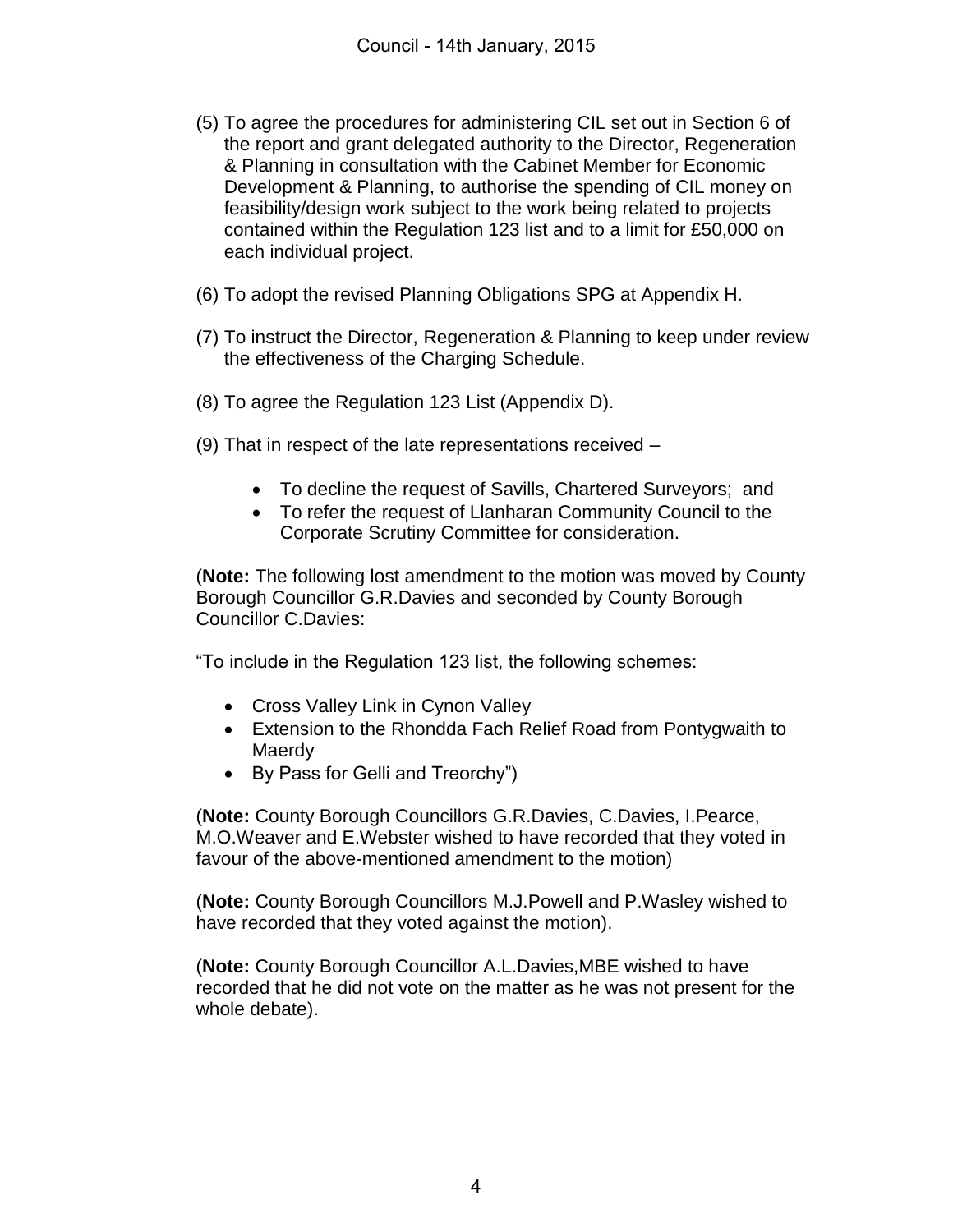## **REPORT OF THE GROUP DIRECTOR, CORPORATE AND FRONTLINE SERVICES**

#### **96 2014-15 MID YEAR TREASURY MANAGEMENT STEWARDSHIP REPORT**

In accordance with Code of Practice requirements, the Group Director, Corporate and Frontline Services provided Members with information relating to:

- The Council's Treasury Management activity during the first six months of 2014/15; and
- Prudential and Treasury Indicators for the same period.

The Group Director outlined his report and following consideration thereof, it was **RESOLVED** to note the contents of the report.

### **REPORT OF THE GROUP DIRECTOR, COMMUNITY & CHILDREN'S SERVICES**

#### **97 LICENSING ACT 2003 – REVIEW OF LICENSING POLICY STATEMENT 2015-20**

In his report, the Group Director, Community & Children's Services requested the Council to consider the revised Statement of Licensing Policy for the period 2015-2020 and following consideration of the matter, it was **RESOLVED** –

- (1) To note the process of review and consultation that has been undertaken by the Service Director, Public Health & Protection with regard to revision of the current Licensing Policy Statement.
- (2) To note the recommendation of the Council's Executive to approve the changes proposed (Cabinet Decision, 20 November 2014 refers)
- (3) To adopt the revised Licensing Policy Statement as recommended by the Executive with provision for implementation effective 7 January 2015 subject to the inclusion of "Treorchy" as a Township within the County Borough.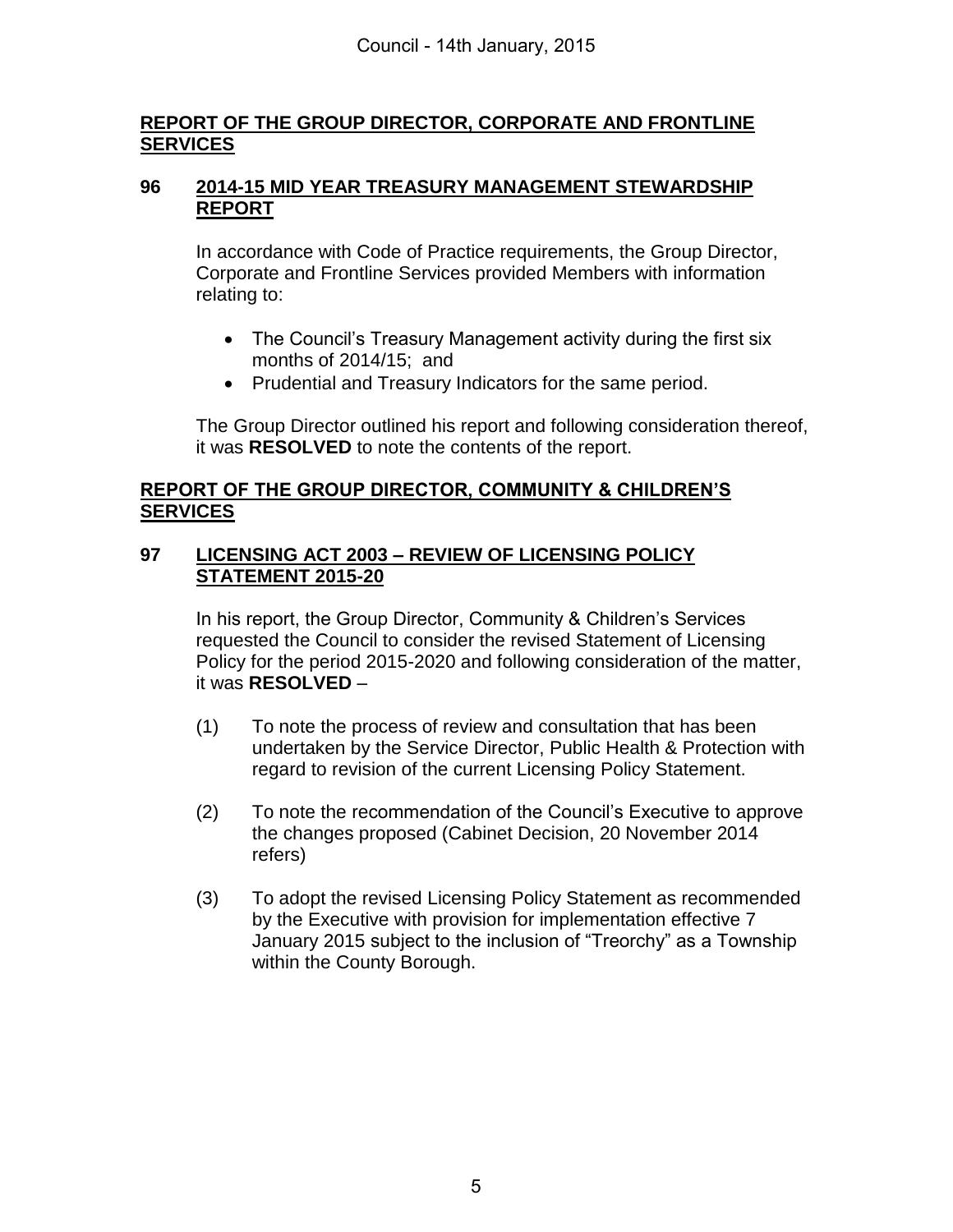## **REPORTS OF THE DIRETOR, LEGAL & DEMOCRATIC SERVICES**

### **98 CHANGES TO THE MEMBERSHIP OF COMMITTEES**

In his report, the Director, Legal & Democratic Services informed the Council of changes to the memberships of the Development Control Committee and the Overview & Scrutiny Committee as well as the need to appoint a Vice-Chair of the Development Control Committee for the reminder of the 2014-15 municipal year and following consideration of the report, it was **RESOLVED** –

- (1) To note that County Borough Councillor (Mrs) S.Jones will replace County Borough Councillor W.D.Weeks on the Development Control Committee, with immediate effect.
- (2) To appoint County Borough Councillor M.Griffiths as Vice-Chair of the Development Control Committee for the remainder of the 2014-15 municipal year.
- (3) To note that County Borough Councillor (Mrs) J.S.Ward will replace County Borough Councillor G.Stacey on the Overview & Scrutiny Committee, with immediate effect.

### **99 REMOTE ATTENDANCE AND WEBCASTING OF COUNCIL MEETINGS – GRANT MONIES**

In his report, the Director, Legal & Democratic Services sought the Council's endorsement of action taken by the Democratic Services Committee in relation to the use of the remaining grant monies received from the Welsh Government for Remote attendance and the Webcasting of Council meetings and following consideration of the matter, it was **RESOLVED** –

- (1) To note the contents of the report.
- (2) To endorse the action taken by the Chair and Vice-Chair of the Democratic Services Committee, which was sanctioned by the Democratic Services Committee at its meeting held on 5 November 2014, in approving the remaining monies of the grant funding to be used for:
	- Webcasting of meetings of the Development Control Committee
	- Recording of planning training events to be screened and use on RCTSource.

(3) Not to undertake `remote attendance' of a Cabinet Meeting.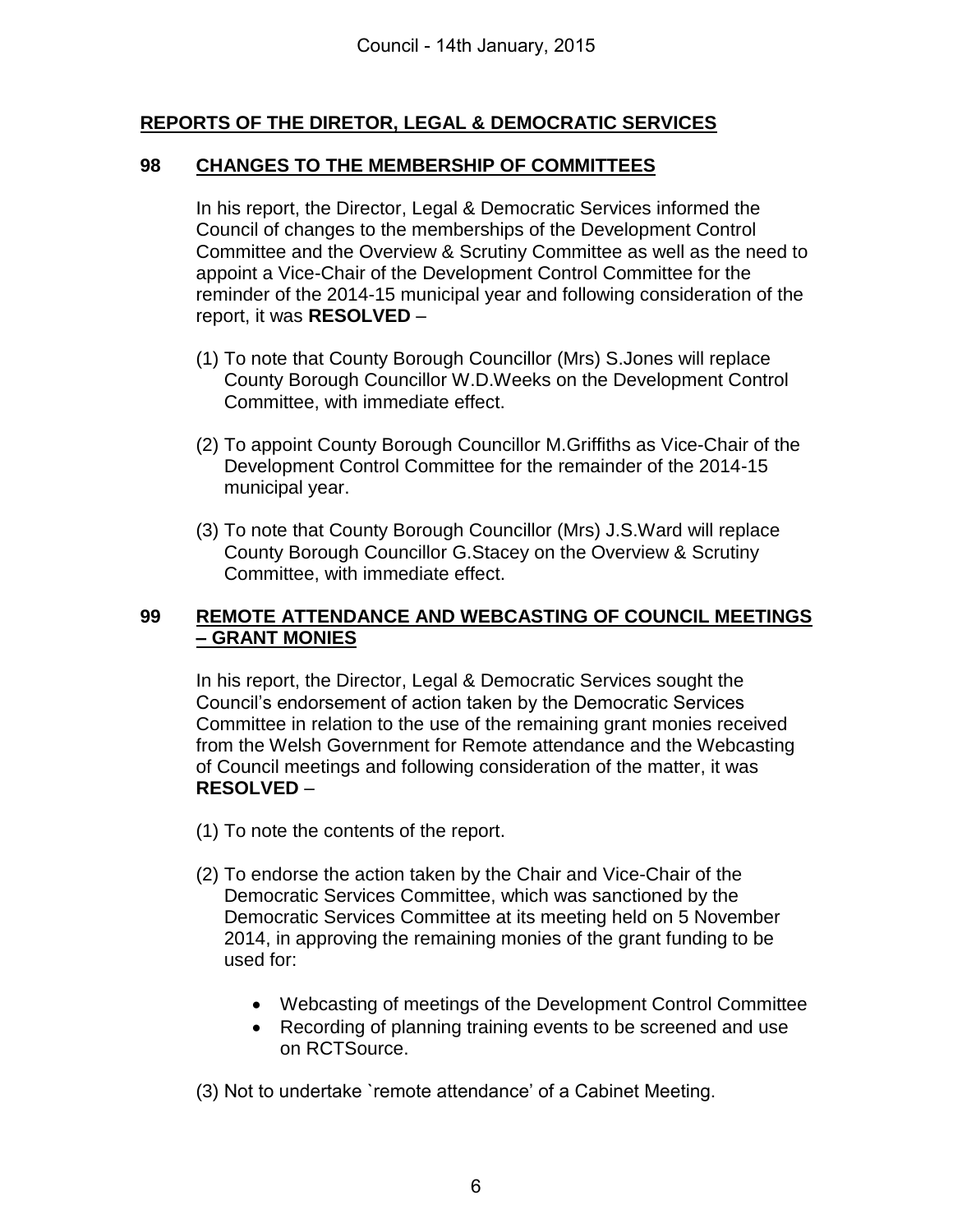(**Note:** The following lost amendment to the motion was moved by County Borough Councillor M.J.Powell and seconded by County Borough Councillor P.Wasley:

"To also allow the public and press to record proceedings at Council meetings")

 (**Note:** County Borough Councillor D.R.Bevan wished to have recorded that he did not vote on the above-mentioned matter as he was not present for the whole debate).

# **100 WELSH MODULAR CONSTITUTION**

In his report, the Director, Legal & Democratic Services informed Members of the technical software problems experienced in formulating the Welsh Modular Constitution and as a result, sought approval of the recommendation of the Corporate Governance and Constitution Committee at its meeting on 13 November 2014 regarding the way forward in this matter.

Following consideration of the report, it was **RESOLVED** –

- (1) To agree the recommendation of the Corporate Governance and Constitution Committee at its meeting held on 13 November 2014 that no further work be undertaken in producing a Modular Constitution using Exari software.
- (2) To agree that the Terms of Reference of the Corporate Governance and Constitution Committee be amended accordingly by the deletion of (d) i.e. "overseeing the implementation of the new Welsh `Model Constitution' in respect of (i) incorporating the Council's existing constitutional framework into the new model and (ii) suggesting amendments and recommending changes to the existing framework in place for consideration by Council which can be included in the new model".

(**Note:** County Borough Councillor A.Morgan wished to have recorded that he did not vote on the above-mentioned matter as he was not present for the whole debate).

## **101 NOTICE OF MOTION – COUNCIL MEETING – 24 SEPTEMBER 2014**

In his report, the Director, Legal & Democratic Services informed Members of the comments of the Corporate Governance and Constitution Committee at its meeting held on 13 November 2014 in respect of the